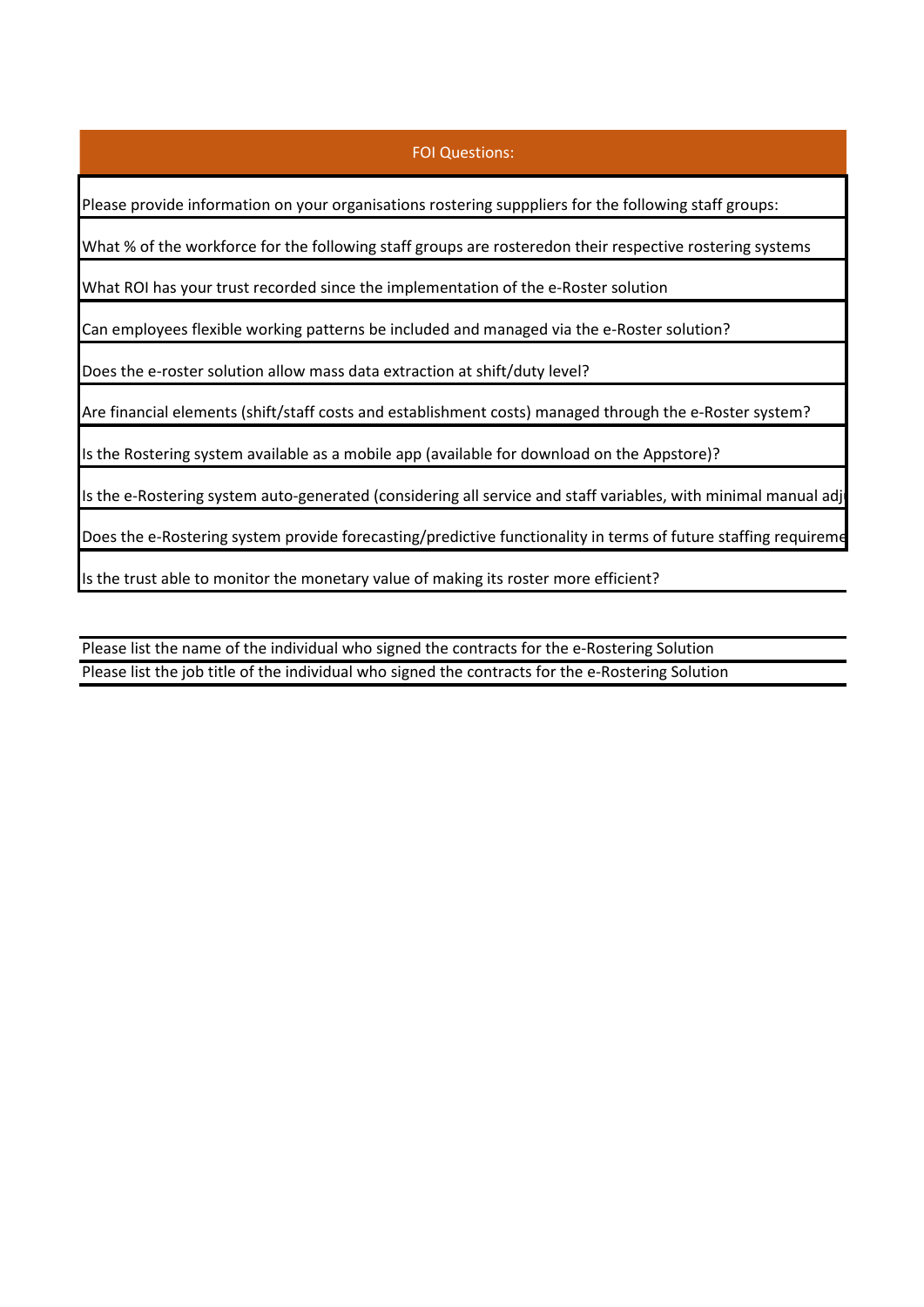|                             | <b>Staff Group</b>         |                                      |                   |                             |  |
|-----------------------------|----------------------------|--------------------------------------|-------------------|-----------------------------|--|
| <b>Medical &amp; Dental</b> | <b>Nursing &amp; HCA's</b> | <b>Allied Health Professionals</b>   | <b>Scientific</b> | <b>Admin &amp; Clerical</b> |  |
| Allocate                    | Allocate                   | Allocate                             |                   | Allocate                    |  |
| 53                          | 96                         | 68                                   |                   | 46                          |  |
|                             |                            | *** 2016/17: £133.45K 2017/19: £109K |                   | 2018-19: £109K              |  |
| Yes                         | Yes                        | Yes                                  |                   | Yes                         |  |
| Yes                         | Yes                        | Yes                                  |                   | Yes                         |  |
| No                          | No                         | No                                   |                   | No                          |  |
| Yes                         | Yes                        | Yes                                  |                   | Yes                         |  |
| Yes                         | Yes                        | Yes                                  |                   | Yes                         |  |
| Yes*                        | Yes                        | Yes                                  |                   | Yes                         |  |
| Yes**                       | Yes                        | Yes                                  |                   | Yes                         |  |

| <b>IDr Ian Reckless</b>   | Ogechi Omeadi | <b>Ogechi Omeadi</b> | <b>Ogechi Omeadi</b> |
|---------------------------|---------------|----------------------|----------------------|
| <b>I</b> Medical Director | Director HR   | Director HR          | Director HR          |

| Yes*  |
|-------|
| Yes** |
| ***   |

to some degree but could not be considered predictive

based on the roster template and cost of optimum staffing levels

Please note these are overall benefits that have been realised and are not split by